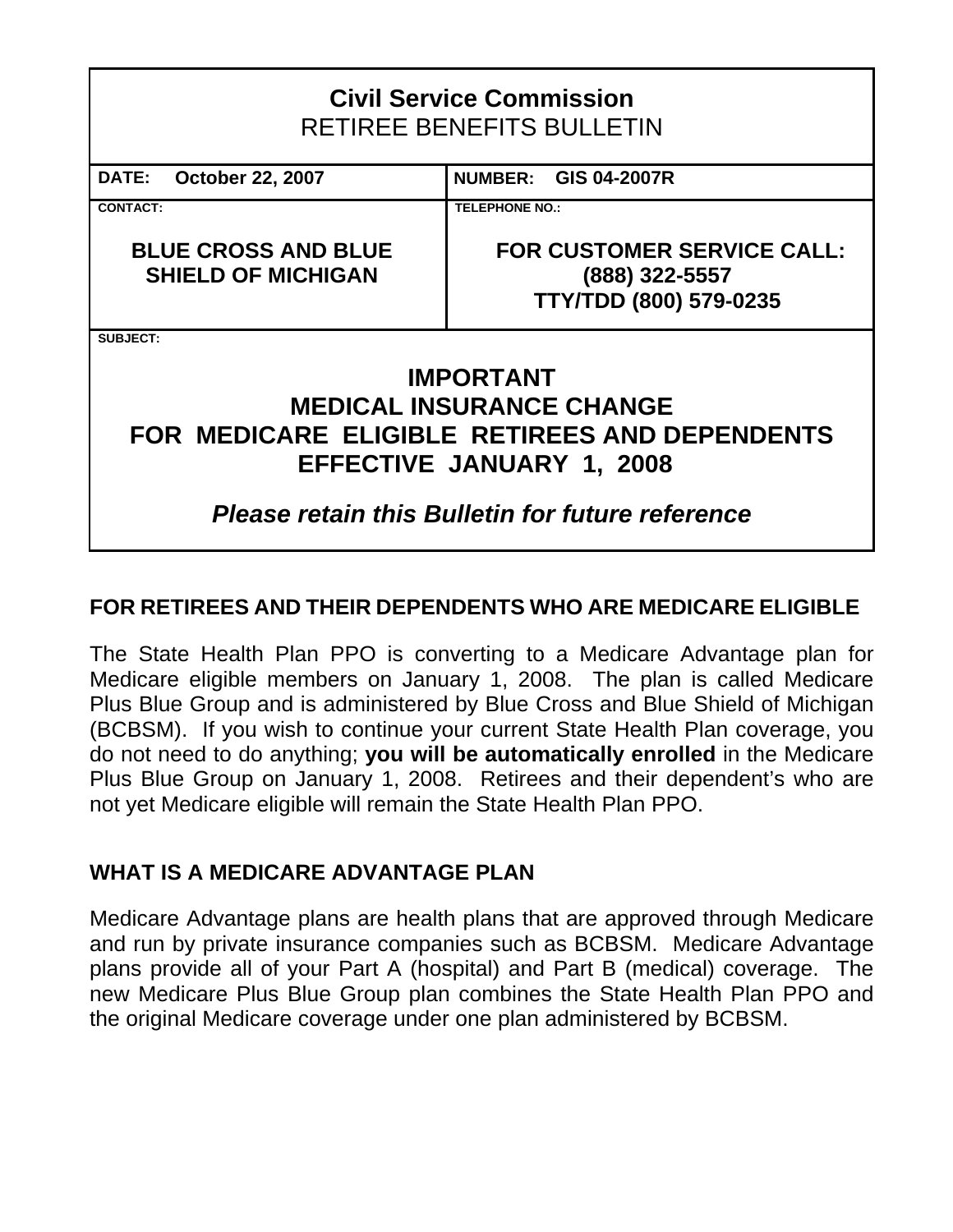### **HEALTH CARE COVERAGE**

There are few differences between the State Health Plan PPO and the new Medicare Plus Blue Group. Enhancements include using one new ID card and receiving one simplified Explanation of Benefits Statement describing how your claims were paid.

Be sure to show your new insurance card to your Medicare provider before receiving services. The Medicare Plus Blue Group coverage does not include prescription drug, dental or vision benefits. You will continue to access these benefits using your Express Scripts, Delta Dental or BCBSM Vision ID card depending on the benefit. If you are enrolled in the Medicare Plus Blue Group plan, your Mental Health and Substance Abuse benefits will be administered through BCBSM.

#### **ENROLLMENT**

On January 1, 2008, Medicare eligible retirees will be automatically enrolled in the Medicare Advantage, Medicare Plus Blue Group plan with the following exceptions:

- Current Medicare eligible retirees not enrolled in Medicare Part B will not be eligible and will continue coverage under the State Health Plan PPO with responsiblity for the Medicare portion of Part B services.
- Medicare guidelines mandate that participants can only be enrolled in one Medicare Advantage plan at a time. Retirees who are not eligible for Medicare Part A and B (e.g. State Police not eligible to participate in Medicare) will continue to be covered under the State Health Plan PPO.
- If you have other health coverage that pays claims after Medicare Part A and B, but before the State Health Plan PPO, you will not be enrolled in the Medicare Plus Blue Group. You will remain in the State Health Plan PPO.

Please remember that once you become eligible for Medicare, you will be enrolled in Medicare Part A and B. According to Medicare Advantage guidelines, if you decide to opt out of Part B, you will not be eligible for the new Medicare Plus Blue Group plan and will remain in the State Health Plan PPO with responsibility for the Medicare portion of Part B services. To find out information about enrolling in Medicare Part B services, please contact the Social Security office at (800) 772-1213.